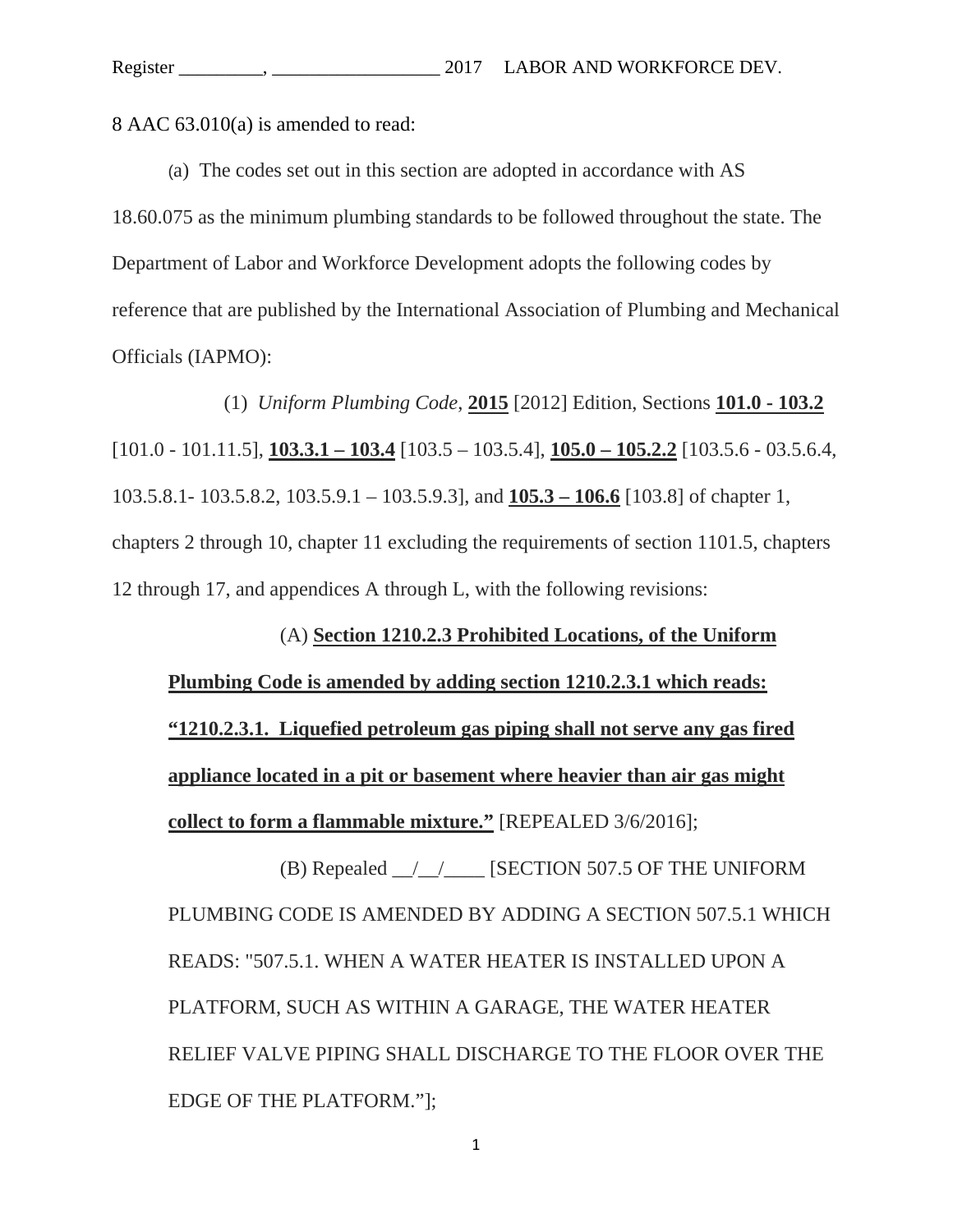(C) Repealed  $\frac{1}{2}$  [SECTION 1212.0 OF THE UNIFORM PLUMBING CODE IS AMENDED BY ADDING SECTION 1212.2 WHICH READS: "1212.2. IN ADDITION TO THE REQUIREMENTS OF THIS CODE FOR GAS PIPING, THE FACILITIES AND PIPING FOR USE WITH LIQUEFIED PETROLEUM GAS SHALL MEET THE FOLLOWING REQUIREMENTS:

 (I) LIQUEFIED PETROLEUM GAS PIPING SHALL NOT SERVE ANY GAS FIRED APPLIANCE LOCATED IN A PIT OR BASEMENT WHERE HEAVIER THAN AIR GAS MIGHT COLLECT TO FORM A FLAMMABLE MIXTURE.

 (II) PIPE JOINT COMPOUNDS USED ON THREADED CONNECTIONS SHALL BE INSOLUBLE IN LIQUEFIED PETROLEUM GAS.

 (III) EVERY VALVE AND APPURTENANCE USED ON SUCH PIPING SHALL BE DESIGNED AND APPROVED FOR USE WITH LIQUEFIED PETROLEUM GAS.

 (IV) RELIEF VALVES SHALL DISCHARGE TO THE EXTERIOR OF THE BUILDING INTO THE AIR AND SHALL BE AT LEAST FIVE FEET HORIZONTALLY AWAY FROM ANY OPENING INTO A BUILDING THAT IS BELOW THE DISCHARGE OPENING.";]

2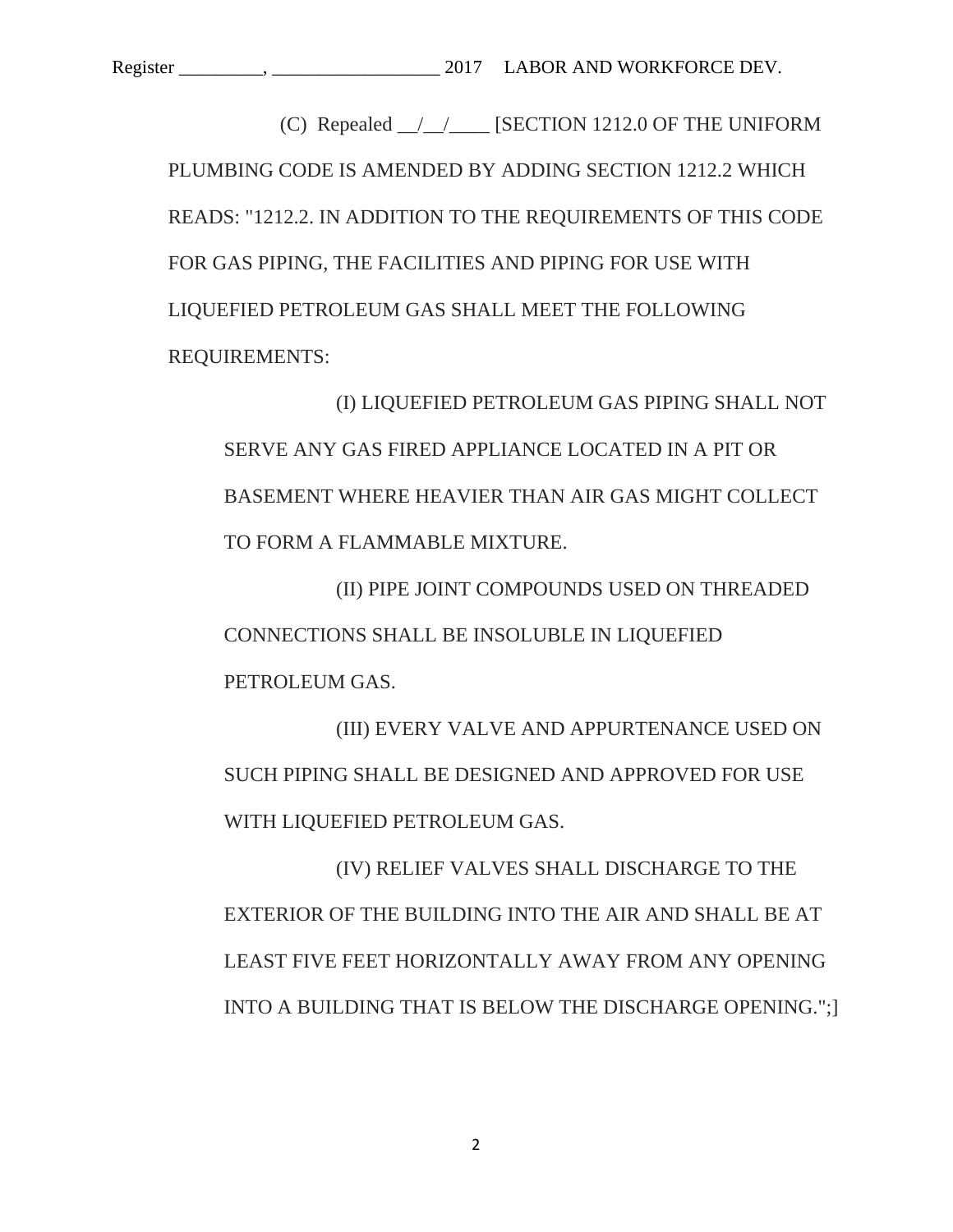(D) Repealed \_\_/\_\_/\_\_\_\_ [SECTION 604.11 OF THE UNIFORM PLUMBING CODE IS AMENDED BY REPLACING EXISTING LANGUAGE TO READ:

"604.11 LEAD CONTENT. THE MAXIMUM ALLOWABLE LEAD CONTENT IN PIPES, PIPE FITTINGS, PLUMBING FITTINGS, AND FIXTURES INTENDED TO CONVEY OR DISPENSE WATER FOR HUMAN CONSUMPTION SHALL BE NOT MORE THAN A WEIGHTED AVERAGE OF 0.25 PERCENT WITH RESPECT TO THE WETTED SURFACES OF PIPES, PIPE FITTINGS, PLUMBING FITTINGS, AND FIXTURES. FOR SOLDER AND FLUX, THE LEAD CONTENT SHALL BE NOT MORE THAN 0.2 PERCENT WHERE USED IN PIPING SYSTEMS THAT CONVEY OR DISPENSE WATER FOR HUMAN CONSUMPTION. EXCEPTIONS: (1) PIPES, PIPE FITTINGS, PLUMBING FITTINGS, FIXTURES, OR BACKFLOW PREVENTERS USED FOR NONPOTABLE SERVICES SUCH AS MANUFACTURING, INDUSTRIAL PROCESSING, IRRIGATION, OUTDOOR WATERING, OR ANY OTHER USES WHERE THE WATER IS NOT USED FOR HUMAN CONSUMPTION. (2) WATER CLOSETS, BIDETS, URINALS, FILL VALVES, FLUSHOMETER VALVES, TUB FILLERS, SHOWER VALVES, SERVICE SADDLES, OR WATER DISTRIBUTION MAIN GATE VALVES THAT ARE TWO INCHES (50 MILLIMETERS) IN DIAMETER OR LARGER.";]

3